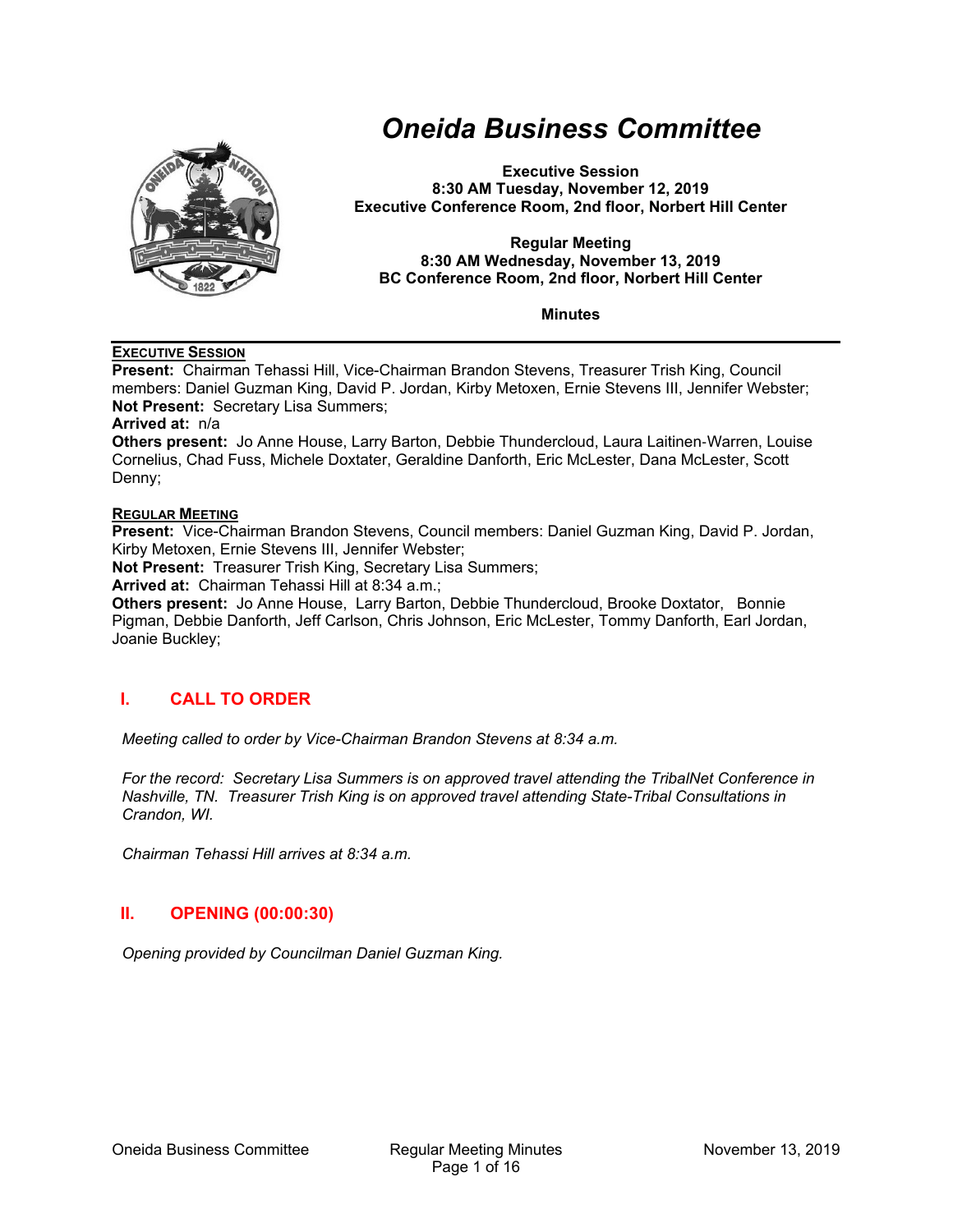## **III. ADOPT THE AGENDA (00:01:40)**

Motion by Daniel Guzman King to adopt the agenda with one (1) noted change [in item VII.B., correct number of vacancies from "one (1)" to "four (4)"], seconded by David P. Jordan. Motion carried: Ayes: Daniel Guzman King, David P. Jordan, Kirby Metoxen, Ernie Stevens III, Jennifer Webster

 Not Present: Trish King, Lisa Summers Present: Tehassi Hill

## **IV. OATH OF OFFICE (00:02:20)**

*Oath of office administered by Jennifer Webster. Patricia Moore was present. Lois Strong was not present.* 

- **A. Oneida Election Board Patricia Moore**  Sponsor: Lisa Summers, Secretary
- **B. Oneida Police Commission Lois Strong**  Sponsor: Lisa Summers, Secretary

*Chairman Tehassi Hill assumes the responsibilities of the Chair at 8:39 a.m.* 

## **V. MINUTES**

**A. Approve the October 23, 2019, regular Business Committee meeting minutes (00:05:45)**  Sponsor: Lisa Summers, Secretary

Motion by David P. Jordan to approve the October 23, 2019, regular Business Committee meeting minutes, seconded by Jennifer Webster. Motion carried:

 Ayes: Daniel Guzman King, David P. Jordan, Brandon Stevens, Ernie Stevens III, Jennifer Webster Abstained: Kirby Metoxen Not Present: Trish King, Lisa Summers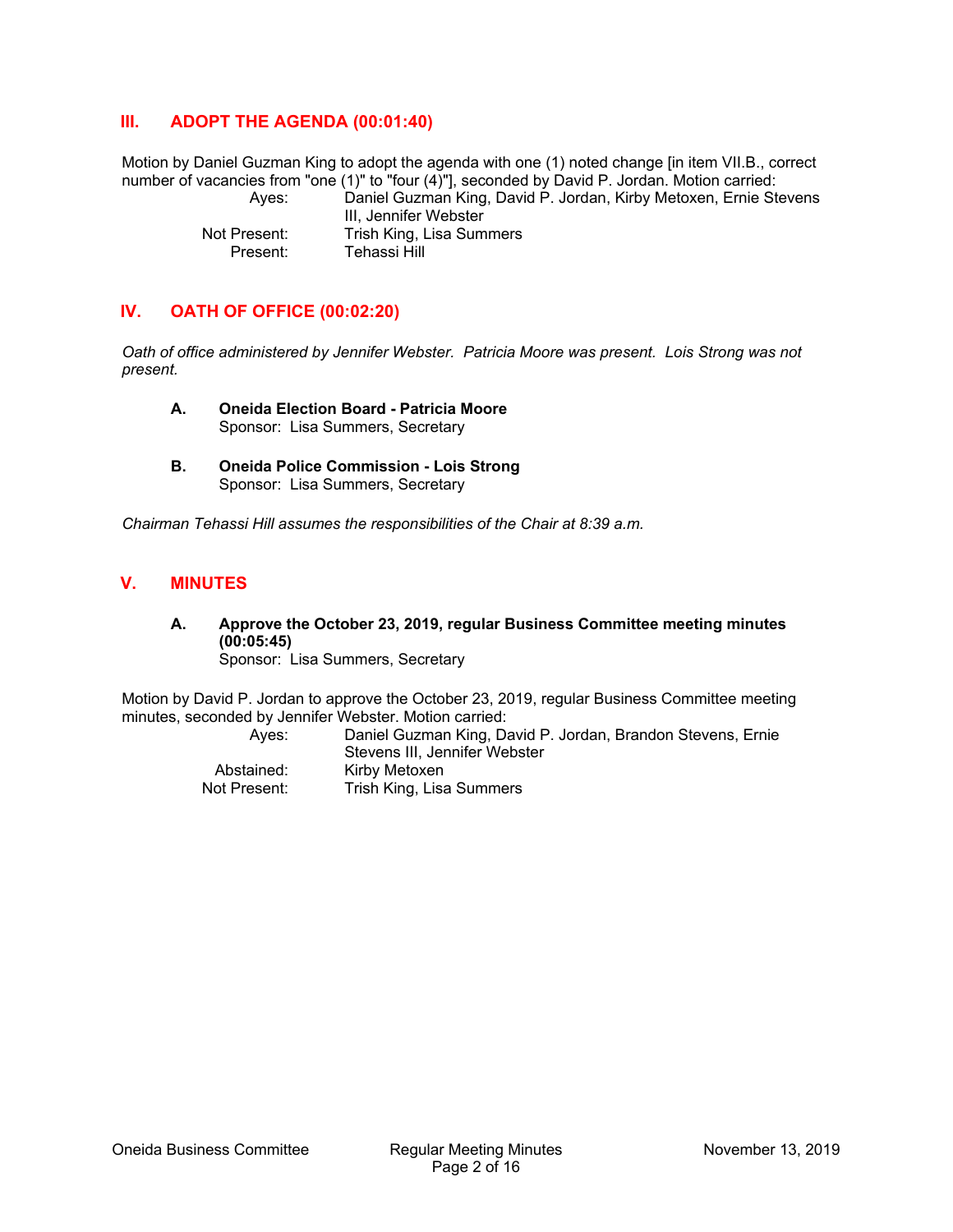## **VI. RESOLUTIONS**

**A. Adopt resolution entitled Older Americans Act, Title VI 2020-23 Grant Program (00:06:12)** 

Sponsor: Debbie Thundercloud, General Manager

Motion by Brandon Stevens to adopt resolution 11-13-19-A Older Americans Act, Title VI 2020-23 Grant Program, seconded by Daniel Guzman King. Motion carried:

 Ayes: Daniel Guzman King, David P. Jordan, Kirby Metoxen, Brandon Stevens, Ernie Stevens III, Jennifer Webster

Not Present: Trish King, Lisa Summers

**B. Adopt resolution entitled Amendment to the Creation of Acheson Education Endowment in Accordance with the Endowments Law (00:07:16)**  Sponsor: Debra J. Danforth, Chair/Oneida Trust Enrollment Committee

Motion by Brandon Stevens to adopt resolution 11-13-19-B Amendment to the Creation of Acheson Education Endowment in Accordance with the Endowments Law, seconded by Daniel Guzman King. Motion carried:

| Aves:        | Daniel Guzman King, David P. Jordan, Kirby Metoxen, Brandon |
|--------------|-------------------------------------------------------------|
|              | Stevens, Ernie Stevens III, Jennifer Webster                |
| Not Present: | Trish King, Lisa Summers                                    |

## **VII. APPOINTMENTS**

**A. Determine next steps regarding one (1) vacancy – Oneida Nation Arts Board (00:07:51)** 

Sponsor: Lisa Summers, Secretary

Motion by Brandon Stevens to appoint Xavier Horkman to the Oneida Nation Arts Board, seconded by Daniel Guzman King. Motion carried:

| Aves:        | Daniel Guzman King, David P. Jordan, Kirby Metoxen, Brandon |
|--------------|-------------------------------------------------------------|
|              | Stevens, Ernie Stevens III, Jennifer Webster                |
| Not Present: | Trish King, Lisa Summers                                    |

**B. Determine next steps regarding four (4) vacancies – Oneida Youth Leadership Institute Board (00:08:49)**  Sponsor: Lisa Summers, Secretary

Motion by Brandon Stevens to appoint Paul Ninham to the Oneida Youth Leadership Institute Board, seconded by Daniel Guzman King. Motion carried:

| Aves:        | Daniel Guzman King, David P. Jordan, Kirby Metoxen, Brandon |
|--------------|-------------------------------------------------------------|
|              | Stevens, Ernie Stevens III, Jennifer Webster                |
| Not Present: | Trish King, Lisa Summers                                    |

Motion by David P. Jordan to re-post the remaining three (3) vacancies on the Oneida Youth Leadership Institute Board, seconded by Kirby Metoxen. Motion carried:

 Ayes: Daniel Guzman King, David P. Jordan, Kirby Metoxen, Brandon Stevens, Ernie Stevens III, Jennifer Webster Not Present: Trish King, Lisa Summers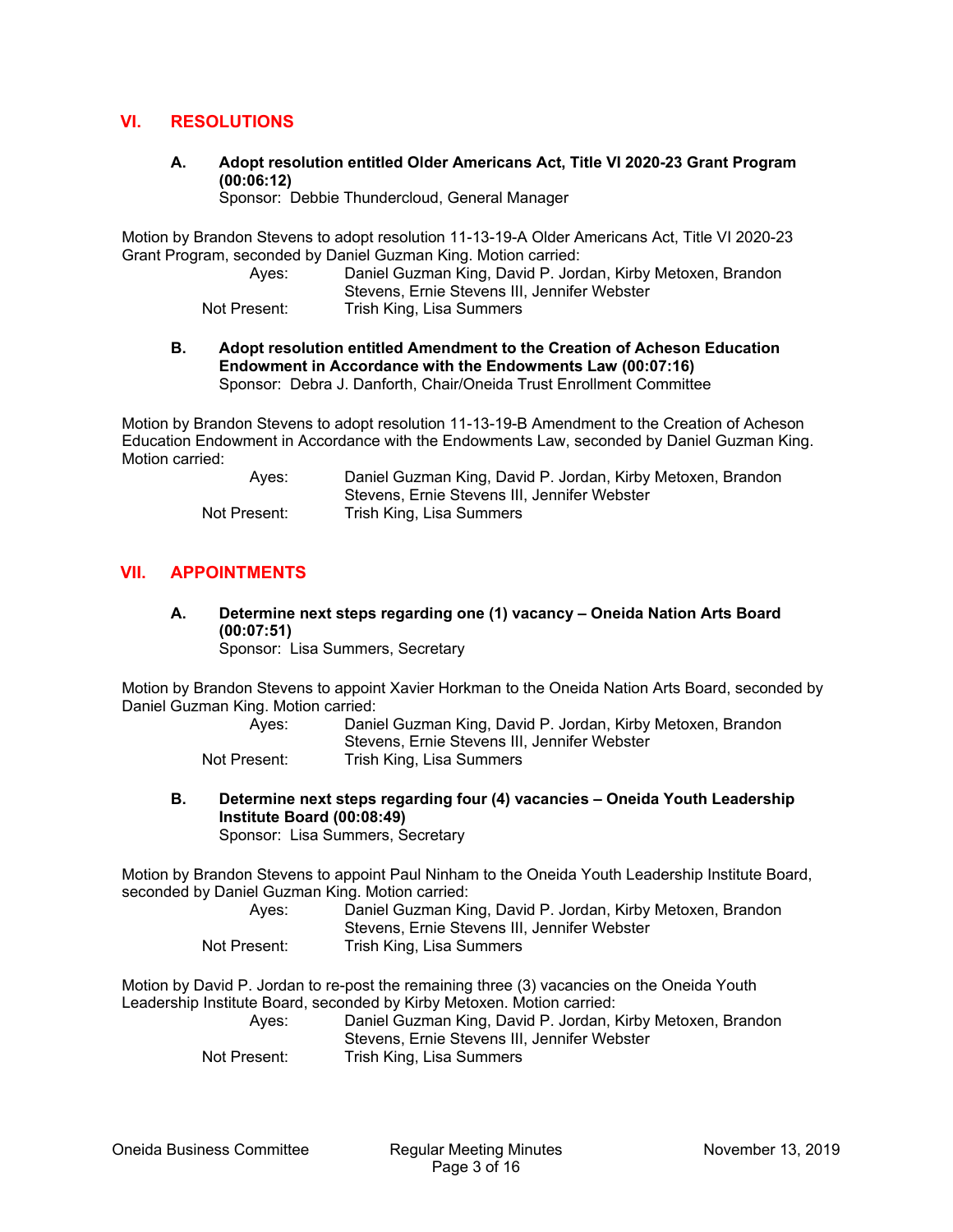## **VIII. STANDING COMMITTEES**

#### **A. LEGISLATIVE OPERATING COMMITTEE**

**1. Accept the October 16, 2019, regular Legislative Operating Committee meeting minutes (00:09:41)** 

Sponsor: David P. Jordan, Councilman

Motion by Jennifer Webster to accept the October 16, 2019, regular Legislative Operating Committee meeting minutes, seconded by Daniel Guzman King. Motion carried:

 Ayes: Daniel Guzman King, David P. Jordan, Kirby Metoxen, Brandon Stevens, Ernie Stevens III, Jennifer Webster Not Present: Trish King, Lisa Summers

## **IX. TRAVEL REPORTS**

**A. Approve the travel report - Councilman Ernie Stevens III - AISES National Conference - Milwaukee, WI - October 9-13, 2019 (00:10:15)**  Sponsor: Ernie Stevens III, Councilman

Motion by David P. Jordan to approve the travel report from Councilman Ernie Stevens III for the AISES National Conference in Milwaukee, WI - October 9-13, 2019, seconded by Kirby Metoxen. Motion carried:

| Aves:        | Daniel Guzman King, David P. Jordan, Kirby Metoxen, Brandon |
|--------------|-------------------------------------------------------------|
|              | Stevens. Ernie Stevens III. Jennifer Webster                |
| Not Present: | Trish King, Lisa Summers                                    |

**B. Approve the travel report - Vice-Chairman Brandon Stevens and Councilman David P. Jordan - 2019 Nation Congress of American Indians Mid Year Conference and Marketplace - Sparks, NV - June 2019; and accept the NCAI Youth Commission summary report (00:11:09)** 

Sponsor: Vice-Chairman Brandon Stevens and Councilman David P. Jordan

Motion by Kirby Metoxen to approve the travel report from Vice-Chairman Brandon Stevens and Councilman David P. Jordan for the 2019 Nation Congress of American Indians Mid Year Conference and Marketplace in Sparks, NV - June 2019 and to accept the NCAI Yout h Commission summary report, seconded by David P. Jordan. Motion carried:

 Ayes: Daniel Guzman King, Kirby Metoxen, Ernie Stevens III, Jennifer **Webster**  Abstained: David P. Jordan, Brandon Stevens Not Present: Trish King, Lisa Summers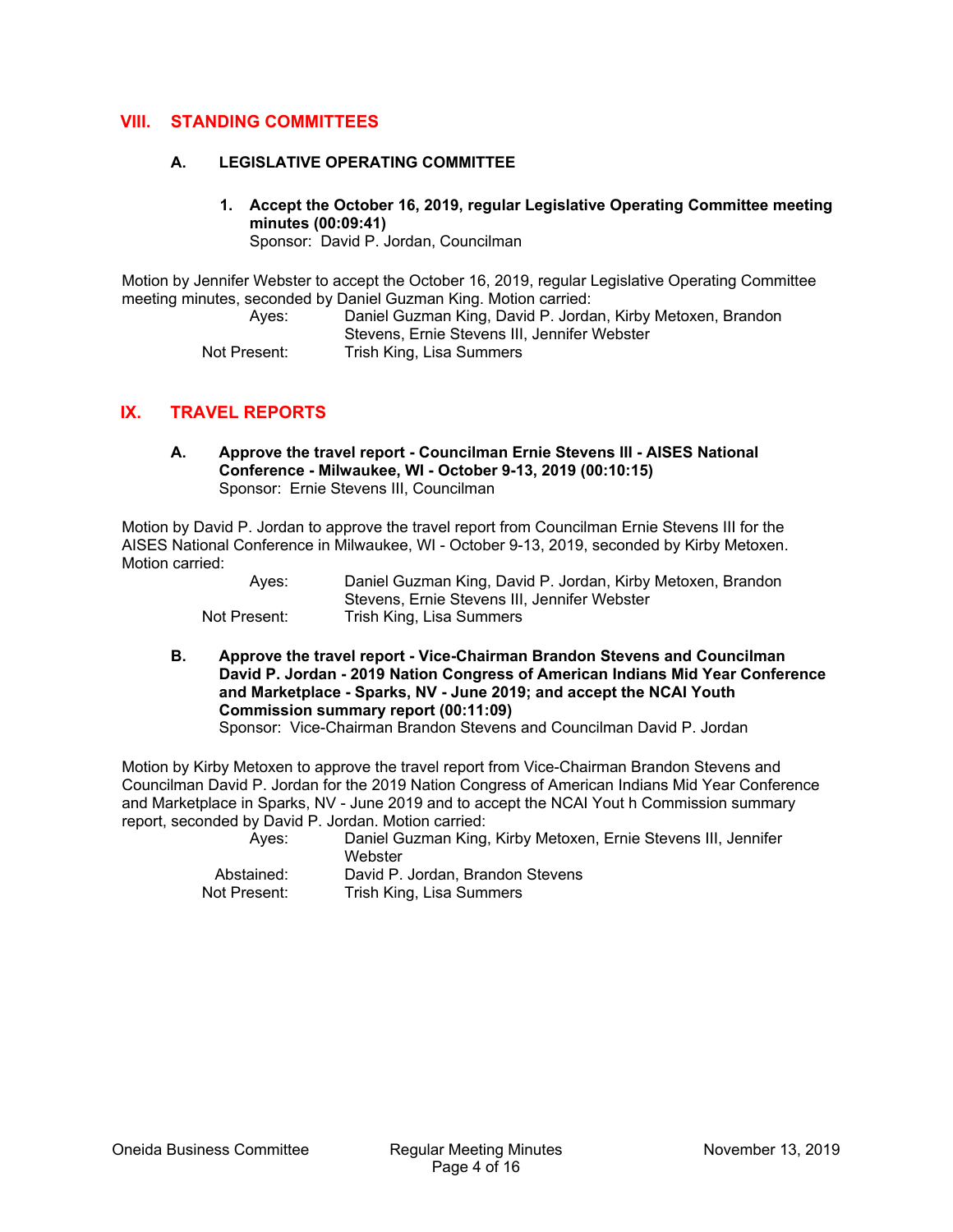**C. Approve the travel report - Chairman Tehassi Hill and Vice-Chairman Brandon Stevens - Detroit Democratic Presidential Primary Debate - Detroit, MI - July 30- August 1, 2019 (00:14:55)** 

Sponsor: Tehassi Hill, Chairman and Brandon Stevens, Vice-Chairman

Motion by Jennifer Webster to approve the travel report from Chairman Tehassi Hill and Vice-Chairman Brandon Stevens for the Detroit Democratic Presidential Primary Debate in Detroit, MI - July 30-August 1, 2019, seconded by David P. Jordan. Motion carried:

| Aves:        | Daniel Guzman King, David P. Jordan, Kirby Metoxen, Ernie Stevens<br>III. Jennifer Webster |
|--------------|--------------------------------------------------------------------------------------------|
| Abstained:   | <b>Brandon Stevens</b>                                                                     |
| Not Present: | Trish King, Lisa Summers                                                                   |

**D. Approve the travel report - Vice-Chairman Brandon Stevens - Two (2) events (00:15:10)** 

Sponsor: Vice-Chairman Brandon Stevens

#### **1. Frank LaMere Native American Presidential 2019 forum – Sioux City, IA – August 19-20, 2019**

Motion by Kirby Metoxen to approve the travel report from Vice-Chairman Brandon Stevens for the Frank LaMere Native American Presidential Forum in Sioux City, IA - August 19-20, 2019, seconded by Jennifer Webster. Motion carried:

| Aves:        | Daniel Guzman King, David P. Jordan, Kirby Metoxen, Ernie Stevens<br>III, Jennifer Webster |
|--------------|--------------------------------------------------------------------------------------------|
| Abstained:   | <b>Brandon Stevens</b>                                                                     |
| Not Present: | Trish King, Lisa Summers                                                                   |

#### **2. Dental Therapy testimony at the Senate Health Committee hearing – Madison, WI – August 21, 2019**

Motion by Kirby Metoxen to approve the travel report from Vice-Chairman Brandon Stevens for the Dental Therapy testimony at the Senate Health Committee hearing in Madison, WI - August 21, 2019, seconded by Jennifer Webster. Motion carried:

 Ayes: Daniel Guzman King, David P. Jordan, Kirby Metoxen, Ernie Stevens III, Jennifer Webster Abstained: Brandon Stevens Not Present: Trish King, Lisa Summers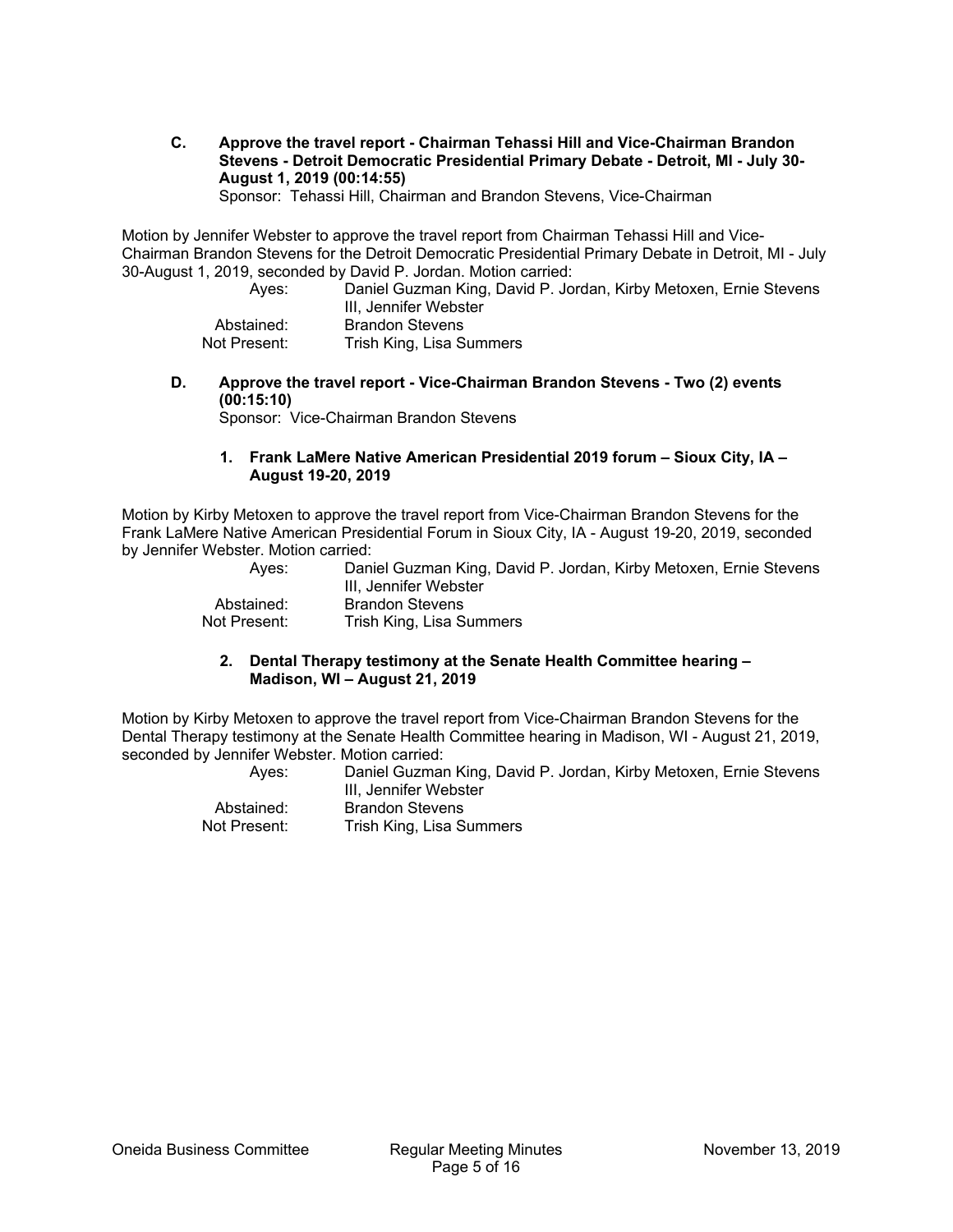## **X. TRAVEL REQUESTS**

**A. Approve the travel request - Vice-Chairman Brandon Stevens - 2019 Fall Haskell Board of Regents meeting - Lawrence, KS - December 10-13, 2019 (00:18:23)**  Sponsor: Brandon Stevens, Vice-Chairman

Motion by Daniel Guzman King to approve the travel request for Vice-Chairman Brandon Stevens to attend the 2019 Fall Haskell Board of Regents meeting in Lawrence, KS - December 10-13, 2019, seconded by David P. Jordan. Motion carried:

| Aves:        | Daniel Guzman King, David P. Jordan, Kirby Metoxen, Brandon<br>Stevens. Jennifer Webster |
|--------------|------------------------------------------------------------------------------------------|
| Abstained:   | Ernie Stevens III                                                                        |
| Not Present: | Trish King, Lisa Summers                                                                 |

**B. Enter e-poll results into the record regarding the approved travel request - Vice-Chairman Brandon Stevens - Kansas City NFL Stadium Visit - Kansas City, KS - October 26-28, 2019 (00:19:13)** 

Sponsor: Lisa Summers, Secretary

Motion by David P. Jordan to enter the e-poll results into the record approved travel request for Vice-Chairman Brandon Stevens to attend the Kansas City NFL Stadium Visit in Kansas City, KS - October 26-28, 2019, seconded by Kirby Metoxen. Motion carried:

| Aves:        | Daniel Guzman King, David P. Jordan, Kirby Metoxen, Brandon |
|--------------|-------------------------------------------------------------|
|              | Stevens, Ernie Stevens III, Jennifer Webster                |
| Not Present: | Trish King, Lisa Summers                                    |

## **XI. NEW BUSINESS**

**A. Review the Table Games (Chapter 4) Oneida Gaming Minimum Internal Controls and determine appropriate next steps (00:23:44)**  Sponsor: Mark A. Powless Sr., Chair/Oneida Gaming Commission

Motion by Brandon Stevens to accept the notice of the Oneida Gaming Minimum Internal Controls for Table Games (Chapter 4) approved by the Gaming Commission on November 5, 2019, and direct notice to the Oneida Gaming Commission there are no requested revisions under § 501.6-14(d), seconded by Daniel Guzman King. Motion carried:

| Aves:        | Daniel Guzman King, David P. Jordan, Kirby Metoxen, Brandon |
|--------------|-------------------------------------------------------------|
|              | Stevens, Ernie Stevens III, Jennifer Webster                |
| Not Present: | Trish King, Lisa Summers                                    |

**B. CDC #09-011 Oneida Community Health Center Expansion - Approve the concept paper (01:03:47)** 

Sponsor: Debbie Thundercloud, General Manager

Motion by David P. Jordan to approve the concept paper for CDC #09-011 Oneida Community Health Center Expansion, seconded by Jennifer Webster. Motion carried:

 Ayes: Daniel Guzman King, David P. Jordan, Kirby Metoxen, Brandon Stevens, Ernie Stevens III, Jennifer Webster Not Present: Trish King, Lisa Summers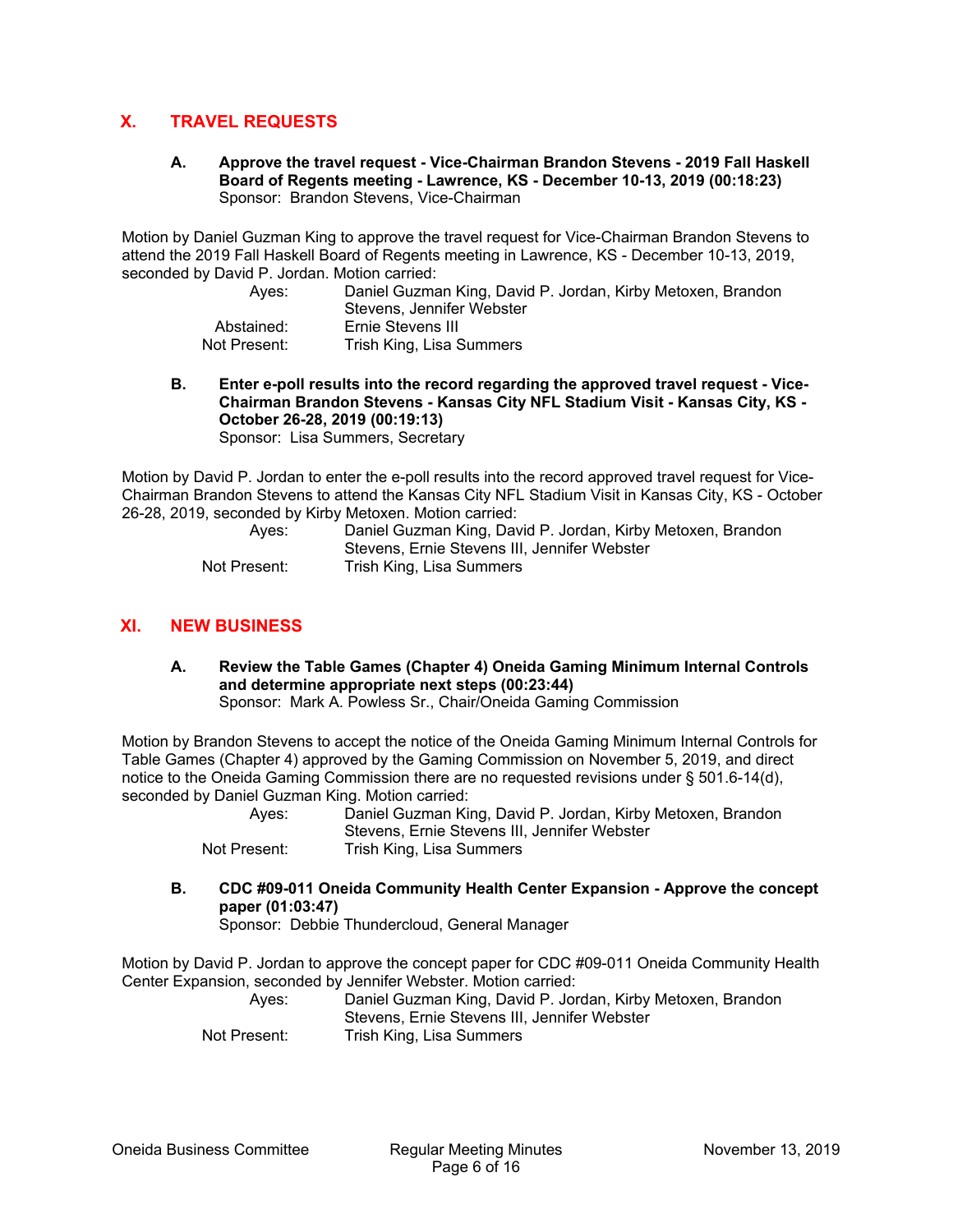**C. CDC #19-004 Amelia Cornelius Culture Park Site Improvements - Approve three (3) actions (01:08:36)** 

Sponsor: Debbie Thundercloud, General Manager

Motion by David P. Jordan to approve of the CIP Package for project CDC #19-004 Amelia Cornelius Culture Park Site Improvements, to activate \$50,000 from the approved FY-2019 CIP Budget for CDC #19-004 Amelia Cornelius Culture Park Site Improvements, and to activate \$50,000 from the approved FY-2020 CIP Budget for CDC #19-004 Amelia Cornelius Culture Park Site Improvements, seconded by Daniel Guzman King. Motion carried:

| Aves:        | Daniel Guzman King, David P. Jordan, Kirby Metoxen, Brandon |
|--------------|-------------------------------------------------------------|
|              | Stevens, Ernie Stevens III, Jennifer Webster                |
| Not Present: | Trish King, Lisa Summers                                    |

**D. Approve the BIA and Oneida Nation cooperative agreement for Wildland Fire Management-Non-recurring funds - file # 2019-1092 (01:11:04)**  Sponsor: Debbie Thundercloud, General Manager

Motion by David P. Jordan to approve the BIA and Oneida Nation cooperative agreement for Wildland Fire Management-Non-recurring funds - file # 2019-1092, seconded by Jennifer Webster. Motion carried:

| Aves:        | Daniel Guzman King, David P. Jordan, Kirby Metoxen, Brandon |
|--------------|-------------------------------------------------------------|
|              | Stevens, Ernie Stevens III, Jennifer Webster                |
| Not Present: | Trish King, Lisa Summers                                    |

**E. Approve a letter of interest and letter of support for Councilman Daniel Guzman King to serve on the Great Lakes Area Tribal Health Board, with Councilwoman Jennifer Webster as alternate (01:11:44)**  Sponsor: Tehassi Hill, Chairman

Motion by David P. Jordan to approve the letter of interest and the letter of support for Councilman Daniel Guzman King to serve on the Great Lakes Area Tribal Health Board, with Councilwoman Jennifer Webster as alternate, seconded by Brandon Stevens. Motion carried:

| Aves:        | David P. Jordan, Kirby Metoxen, Brandon Stevens, Ernie Stevens III,<br>Jennifer Webster |
|--------------|-----------------------------------------------------------------------------------------|
| Abstained:   | Daniel Guzman King                                                                      |
| Not Present: | Trish King, Lisa Summers                                                                |

*For the record: Councilwoman Jennifer Webster stated I just want to formally state some concerns. I didn't want to have to go there but, I just, I ask that you [Councilman Daniel Guzman King] show up for the meetings. There's been times here when you aren't showing up for meetings.* 

**F. Review request regarding General Tribal Council meeting facility and determine next steps (01:14:29)**  Sponsor: Trish King, Treasurer

Motion by Jennifer Webster to direct the General Manager to assign a project manager to execute a CIP to address space for General Tribal Council meetings and other activities and to develop a financial plan to be included in the FY-2021 budget development process, seconded by Brandon Stevens. Motion carried:

| Aves:        | Daniel Guzman King, David P. Jordan, Kirby Metoxen, Brandon |
|--------------|-------------------------------------------------------------|
|              | Stevens, Ernie Stevens III, Jennifer Webster                |
| Not Present: | Trish King, Lisa Summers                                    |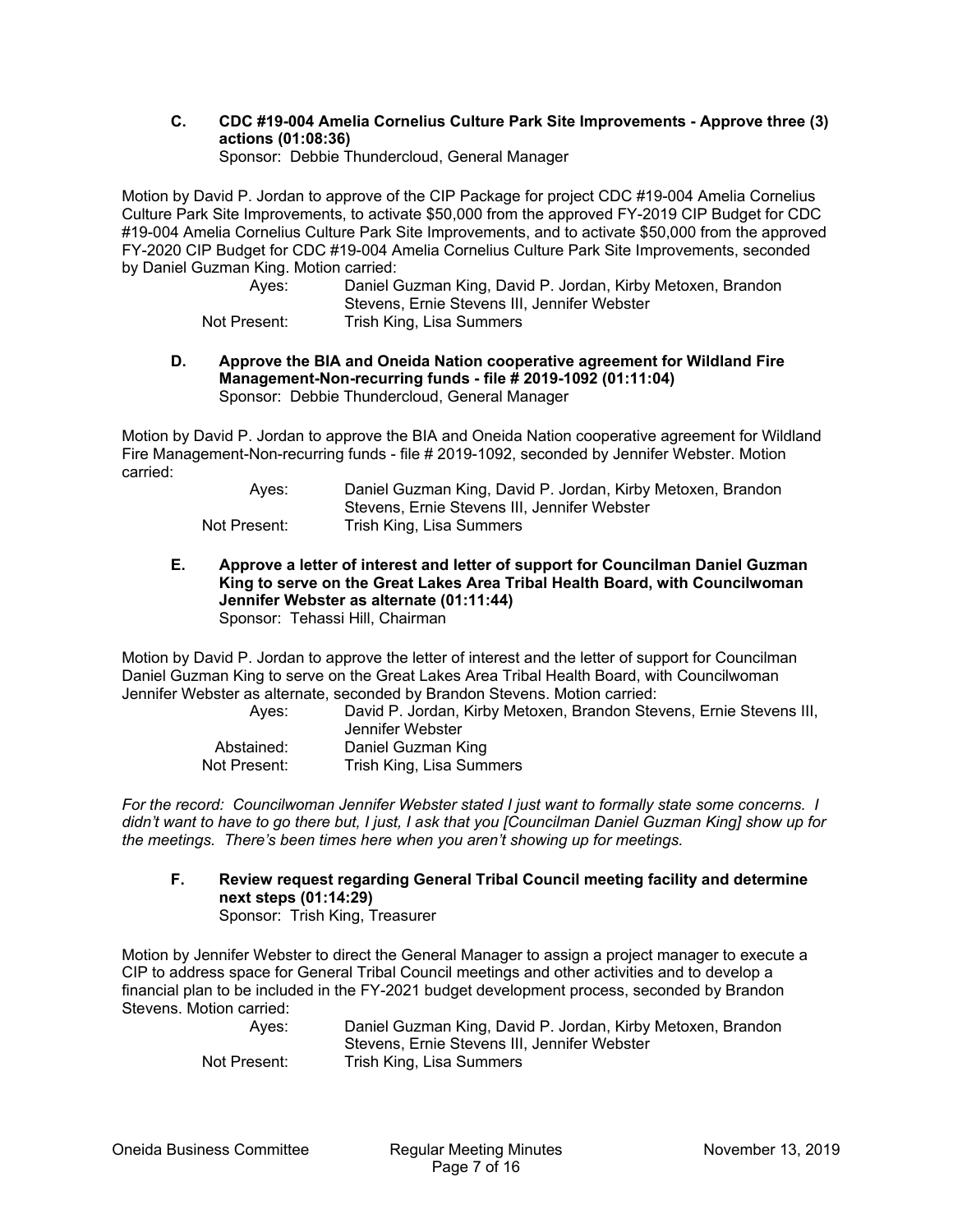#### **G. Approve two (2) actions regarding the definition of "No New Employees" (01:28:55)**  Sponsor: Trish King, Treasurer

Motion by Jennifer Webster to approve the memorandum entitled "No New Employees Definition" and to direct the Treasurer to collaborate with the appropriate departements to communicate the memorandum, seconded by David P. Jordan. Motion carried:

| Aves:        | David P. Jordan, Kirby Metoxen, Brandon Stevens, Ernie Stevens III,<br>Jennifer Webster |
|--------------|-----------------------------------------------------------------------------------------|
| Abstained:   | Daniel Guzman King                                                                      |
| Not Present: | Trish King, Lisa Summers                                                                |

#### **H. Research Request: Coleman-Univ. of Montana-Hemp Production - Review recommendation and determine next steps (01:42:45)**  Sponsor: Jo Anne House, Chief Counsel

*Councilman David P. Jordan left at 10:15 a.m.* 

Motion by Ernie Stevens III to approve the Coleman - University of Montana - Hemp Production research request, seconded by Brandon Stevens. Motion carried:

- Ayes: Daniel Guzman King, Kirby Metoxen, Brandon Stevens, Ernie Stevens III, Jennifer Webster
- Not Present: David P. Jordan, Trish King, Lisa Summers
- **I. Research Request: Dempsey-Univ. of Wisconsin/Madison-Stroke Risk Prevention Review recommendation and determine next steps (01:46:26)**  Sponsor: Debbie Thundercloud, General Manager

*Councilman David P. Jordan returned at 10:21 a.m.* 

Motion by Ernie Stevens III to approve the Dempsey – Univ. of Wisconsin/Madison – Stroke Risk Prevention research request and to authorize the Chairman to sign the letter of support, seconded by Kirby Metoxen. Motion carried:

| Aves:        | Daniel Guzman King, David P. Jordan, Kirby Metoxen, Brandon |
|--------------|-------------------------------------------------------------|
|              | Stevens, Ernie Stevens III, Jennifer Webster                |
| Not Present: | Trish King, Lisa Summers                                    |

**J. Post one (1) vacancy - Oneida Nation Arts Board (01:51:36)**  Sponsor: Lisa Summers, Secretary

*Councilman Daniel Guzman King left at 10:24 a.m.* 

Motion by David P. Jordan to post one (1) vacancy for the Oneida Nation Arts Board, seconded by Ernie Stevens III. Motion carried:

 Ayes: David P. Jordan, Kirby Metoxen, Brandon Stevens, Ernie Stevens III, Jennifer Webster Not Present: Daniel Guzman King, Trish King, Lisa Summers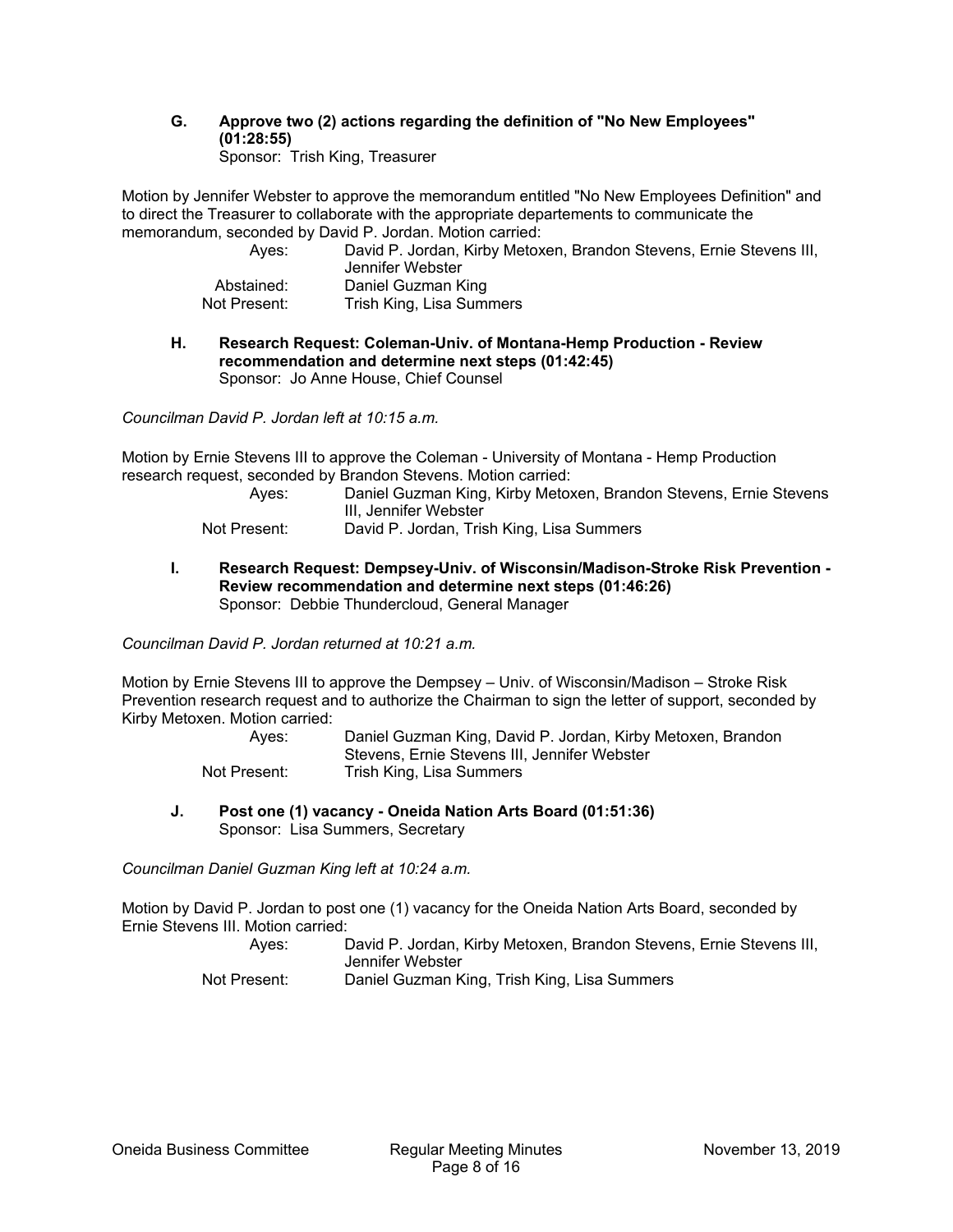#### **K. Re-post one (1) vacancy - Oneida Community Library Board (01:52:20)**  Sponsor: Lisa Summers, Secretary

Motion by David P. Jordan to re-post one (1) vacancy for the Oneida Community Library Board, seconded by Ernie Stevens III. Motion carried:

| Aves:        | David P. Jordan, Kirby Metoxen, Brandon Stevens, Ernie Stevens III, |
|--------------|---------------------------------------------------------------------|
|              | Jennifer Webster                                                    |
| Not Present: | Daniel Guzman King, Trish King, Lisa Summers                        |

**L. Post eight (8) vacancies for alternates - Oneida Election Board (01:52:44)**  Sponsor: Lisa Summers, Secretary

Motion by David P. Jordan to post eight (8) vacancies for alternates for the Oneida Election Board, seconded by Jennifer Webster. Motion carried:

 Ayes: David P. Jordan, Kirby Metoxen, Brandon Stevens, Ernie Stevens III, Jennifer Webster

Not Present: Daniel Guzman King, Trish King, Lisa Summers

**M. Schedule a special Business Committee meeting on December 4, 2019, at 3:00 p.m. (01:53:40)** 

Sponsor: Lisa Summers, Secretary

Motion by Jennifer Webster to schedule a special Business Committee meeting on December 4, 2019, at 3:00 p.m., seconded by David P. Jordan. Motion carried:

| Aves:        | David P. Jordan, Kirby Metoxen, Brandon Stevens, Ernie Stevens III,<br>Jennifer Webster |
|--------------|-----------------------------------------------------------------------------------------|
| Not Present: | Daniel Guzman King, Trish King, Lisa Summers                                            |

*Item XII.A.1. is addressed next.* 

**N. Approve the amended, final Brown County 161 agreement (03:04:45)**  Sponsor: Jo Anne House, Chief Counsel

Motion by Brandon Stevens to add item "Approve the amended, final Brown County 161 agreement" to the agenda, seconded by David P. Jordan. Motion carried:

| Aves:        | Daniel Guzman King, David P. Jordan, Kirby Metoxen, Brandon |
|--------------|-------------------------------------------------------------|
|              | Stevens, Ernie Stevens III, Jennifer Webster                |
| Not Present: | Trish King, Lisa Summers                                    |

Motion by David P. Jordan to the amendments to the Brown County 161 agreement, seconded by Brandon Stevens. Motion carried:

| Aves:        | Daniel Guzman King, David P. Jordan, Kirby Metoxen, Brandon |
|--------------|-------------------------------------------------------------|
|              | Stevens, Ernie Stevens III, Jennifer Webster                |
| Not Present: | Trish King, Lisa Summers                                    |

*Item XIV. is addressed next.*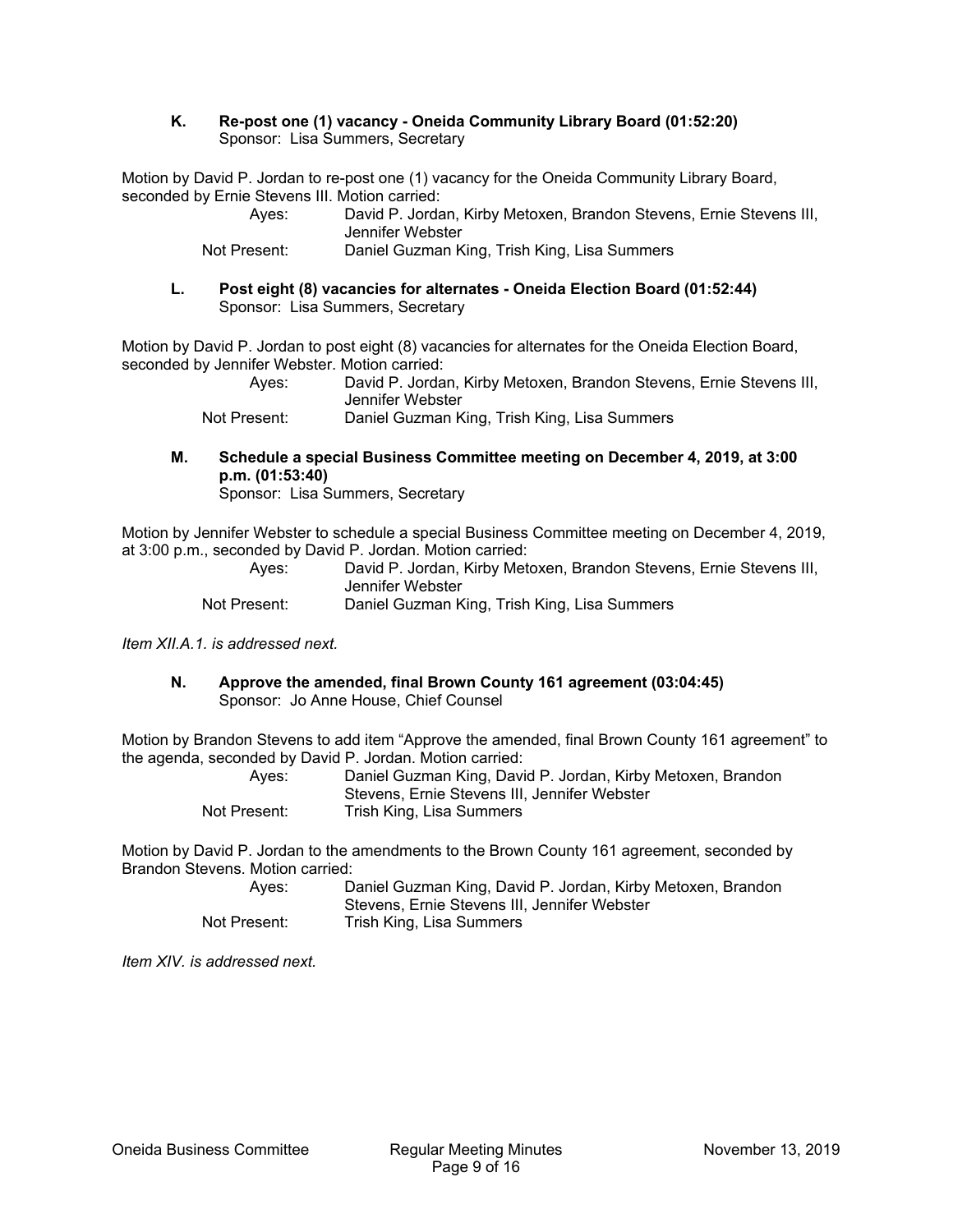## **XII. REPORTS**

## **A. OPERATIONAL**

#### **1. Accept the Housing Service Group FY-2019 4th quarter report (01:54:50)**

*Vice-Chairman Brandon Stevens left at 10:32 a.m.* 

Motion by David P. Jordan to accept the Housing Service Group FY-2019 4th quarter report, seconded by Jennifer Webster. Motion carried:

> Ayes: David P. Jordan, Kirby Metoxen, Ernie Stevens III, Jennifer Webster Not Present: Daniel Guzman King, Trish King, Brandon Stevens, Lisa Summers

#### **2. Accept the Health Care Service Group FY-2019 4th quarter report (02:01:40)**

*Councilman Daniel Guzman King returned at 10:36 a.m.* 

*Vice-Chairman Brandon Stevens returned at 10:37 a.m.* 

*Councilman Ernie Stevens III left at 10:38 a.m.* 

Motion by David P. Jordan to accept the Health Care Service Group FY-2019 4th quarter report, seconded by Jennifer Webster. Motion carried:

| Aves:        | Daniel Guzman King, David P. Jordan, Kirby Metoxen, Brandon |
|--------------|-------------------------------------------------------------|
|              | Stevens, Jennifer Webster                                   |
| Not Present: | Trish King, Ernie Stevens III, Lisa Summers                 |

#### **3. Accept the Government Administration Service Group FY-2019 4th quarter report (02:06:11)**

Motion by Brandon Stevens to accept the Government Administration Service Group FY-2019 4th quarter report, seconded by Kirby Metoxen. Motion carried:

| Aves:        | Daniel Guzman King, David P. Jordan, Kirby Metoxen, Brandon |
|--------------|-------------------------------------------------------------|
|              | Stevens, Jennifer Webster                                   |
| Not Present: | Trish King, Ernie Stevens III, Lisa Summers                 |

*Councilman Ernie Stevens III returned at 10:40 a.m.* 

#### **4. Accept the Planning, Zoning and Development Service Group FY-2019 4th quarter report (02:08:05)**

Motion by Jennifer Webster to accept the Planning, Zoning and Development Service Group FY-2019 4th quarter report, seconded by David P. Jordan. Motion carried:

| Aves:        | Daniel Guzman King, David P. Jordan, Kirby Metoxen, Brandon |
|--------------|-------------------------------------------------------------|
|              | Stevens, Ernie Stevens III, Jennifer Webster                |
| Not Present: | Trish King, Lisa Summers                                    |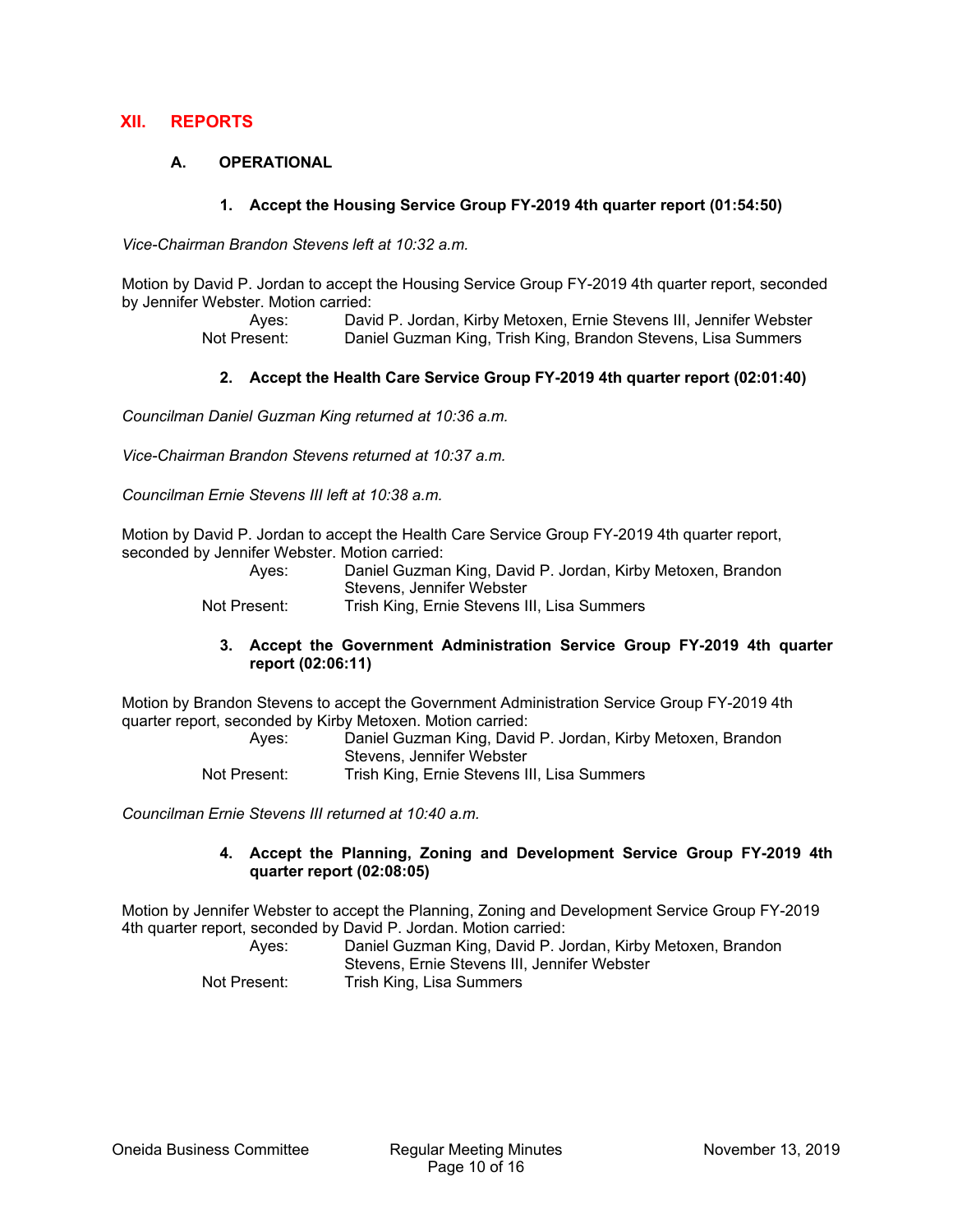#### **5. Accept the Education and Literacy Service Group FY-2019 4th quarter report (02:11:40)**

Motion by David P. Jordan to accept the Education and Literacy Service Group FY-2019 4th quarter report, seconded by Jennifer Webster. Motion carried:

| Aves:        | Daniel Guzman King, David P. Jordan, Kirby Metoxen, Brandon |
|--------------|-------------------------------------------------------------|
|              | Stevens, Ernie Stevens III, Jennifer Webster                |
| Not Present: | Trish King, Lisa Summers                                    |

## **6. Accept the Human Services Service Group FY-2019 4th quarter report (02:12:40)**

Motion by Jennifer Webster to accept the Human Services Service Group FY-2019 4th quarter report, seconded by Ernie Stevens III. Motion carried:

| Aves:        | Daniel Guzman King, David P. Jordan, Kirby Metoxen, Brandon |
|--------------|-------------------------------------------------------------|
|              | Stevens, Ernie Stevens III, Jennifer Webster                |
| Not Present: | Trish King, Lisa Summers                                    |

*Item XIII.A.1. is addressed next.* 

#### **7. Accept the Protection and Preservation of Oneida Culture and Language Service Group FY-2019 4th quarter report (02:24:37)**

Motion by Jennifer Webster to accept the Protection and Preservation of Oneida Culture and Language Service Group FY-2019 4th quarter report, seconded by Ernie Stevens III. Motion carried: Ayes: Daniel Guzman King, David P. Jordan, Kirby Metoxen, Brandon

| Aves:        | Daniel Guzman King, David P. Jordan, Kirby Metoxen, Brandon |
|--------------|-------------------------------------------------------------|
|              | Stevens. Ernie Stevens III. Jennifer Webster                |
| Not Present: | Trish King, Lisa Summers                                    |

## **8. Accept the Public Safety Service Group FY-2019 4th quarter report (02:31:56)**

Motion by Jennifer Webster to accept the Public Safety Service Group FY-2019 4th quarter report, seconded by Brandon Stevens. Motion carried:

| Aves:        | Daniel Guzman King, David P. Jordan, Kirby Metoxen, Brandon |
|--------------|-------------------------------------------------------------|
|              | Stevens, Ernie Stevens III, Jennifer Webster                |
| Not Present: | Trish King, Lisa Summers                                    |

#### **9. Accept the Economic Enterprises Service Group FY-2019 4th quarter report (02:35:48)**

Motion by David P. Jordan to accept the Economic Enterprises Service Group FY-2019 4th quarter report, seconded by Jennifer Webster. Motion carried:

| Aves:        | Daniel Guzman King, David P. Jordan, Kirby Metoxen, Brandon |
|--------------|-------------------------------------------------------------|
|              | Stevens, Ernie Stevens III, Jennifer Webster                |
| Not Present: | Trish King, Lisa Summers                                    |

#### **10. Accept the Protection and Preservation of Natural Resources Service Group FY-2019 4th quarter report (02:49:20)**

Motion by Ernie Stevens III to accept the Protection and Preservation of Natural Resources Service Group FY-2019 4th quarter report, seconded by Kirby Metoxen. Motion carried:

| Aves:        | Daniel Guzman King, David P. Jordan, Kirby Metoxen, Brandon |
|--------------|-------------------------------------------------------------|
|              | Stevens, Ernie Stevens III, Jennifer Webster                |
| Not Present: | Trish King, Lisa Summers                                    |

Oneida Business Committee Regular Meeting Minutes November 13, 2019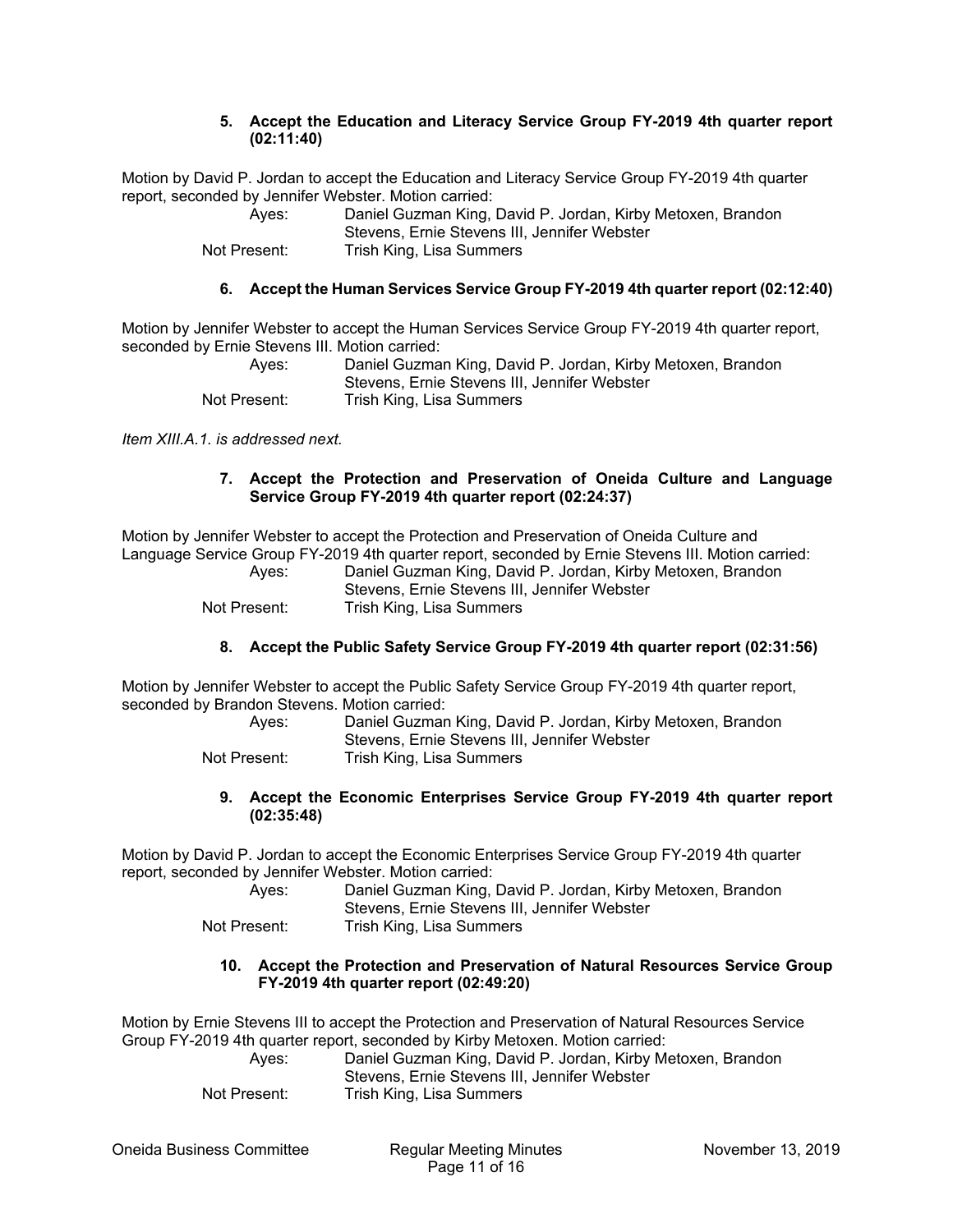#### **11. Accept the Building and Property Maintenance Service Group FY-2019 4th quarter report (02:55:50)**

Motion by Ernie Stevens III to accept the Building and Property Maintenance Service Group FY-2019 4th quarter report, seconded by Brandon Stevens. Motion carried:

| Aves:        | Daniel Guzman King, David P. Jordan, Kirby Metoxen, Brandon |
|--------------|-------------------------------------------------------------|
|              | Stevens, Ernie Stevens III, Jennifer Webster                |
| Not Present: | Trish King, Lisa Summers                                    |

#### **12. Accept the Utilities, Wells, Wastewater and Septic Service Group FY-2019 4th quarter report (03:00:45)**

Motion by Jennifer Webster to accept the Utilities, Wells, Wastewater and Septic Service Group FY-2019 4th quarter report, seconded by Daniel Guzman King. Motion carried:

| Aves:        | Daniel Guzman King, David P. Jordan, Kirby Metoxen, Brandon |
|--------------|-------------------------------------------------------------|
|              | Stevens, Ernie Stevens III, Jennifer Webster                |
| Not Present: | Trish King, Lisa Summers                                    |

*Item XI.N. is addressed next.* 

## **XIII. EXECUTIVE SESSION**

## **A. REPORTS**

**1. Accept Gaming General Manager FY-2019 4th quarter executive report (02:16:41)** 

Sponsor: Louise Cornelius, Gaming General Manager

Motion by Brandon Stevens to accept the Gaming General Manager FY-2019 4th quarter executive report, seconded by David P. Jordan. Motion carried:

| Aves:        | Daniel Guzman King, David P. Jordan, Kirby Metoxen, Brandon |
|--------------|-------------------------------------------------------------|
|              | Stevens, Ernie Stevens III, Jennifer Webster                |
| Not Present: | Trish King, Lisa Summers                                    |

**2. Accept the Retail Enterprise FY-2019 4th quarter executive report (02:17:09)**  Sponsor: Michele Doxtator, Area Manager/Retail Profits

Motion by David P. Jordan to accept the Retail Enterprise FY-2019 4th quarter executive report, seconded by Jennifer Webster. Motion carried:

| Aves:        | Daniel Guzman King, David P. Jordan, Kirby Metoxen, Brandon<br>Stevens, Ernie Stevens III, Jennifer Webster |
|--------------|-------------------------------------------------------------------------------------------------------------|
| Not Present: | Trish King, Lisa Summers                                                                                    |

**3. Accept the Human Resource 2019 4th quarter executive report (02:17:40)**  Sponsor: Geraldine Danforth, Area Manager/Human Resources

Motion by David P. Jordan to accept the Human Resource 2019 4th quarter executive report, seconded by Kirby Metoxen. Motion carried:

| Aves:        | Daniel Guzman King, David P. Jordan, Kirby Metoxen, Brandon |
|--------------|-------------------------------------------------------------|
|              | Stevens, Ernie Stevens III, Jennifer Webster                |
| Not Present: | Trish King, Lisa Summers                                    |

Oneida Business Committee Regular Meeting Minutes November 13, 2019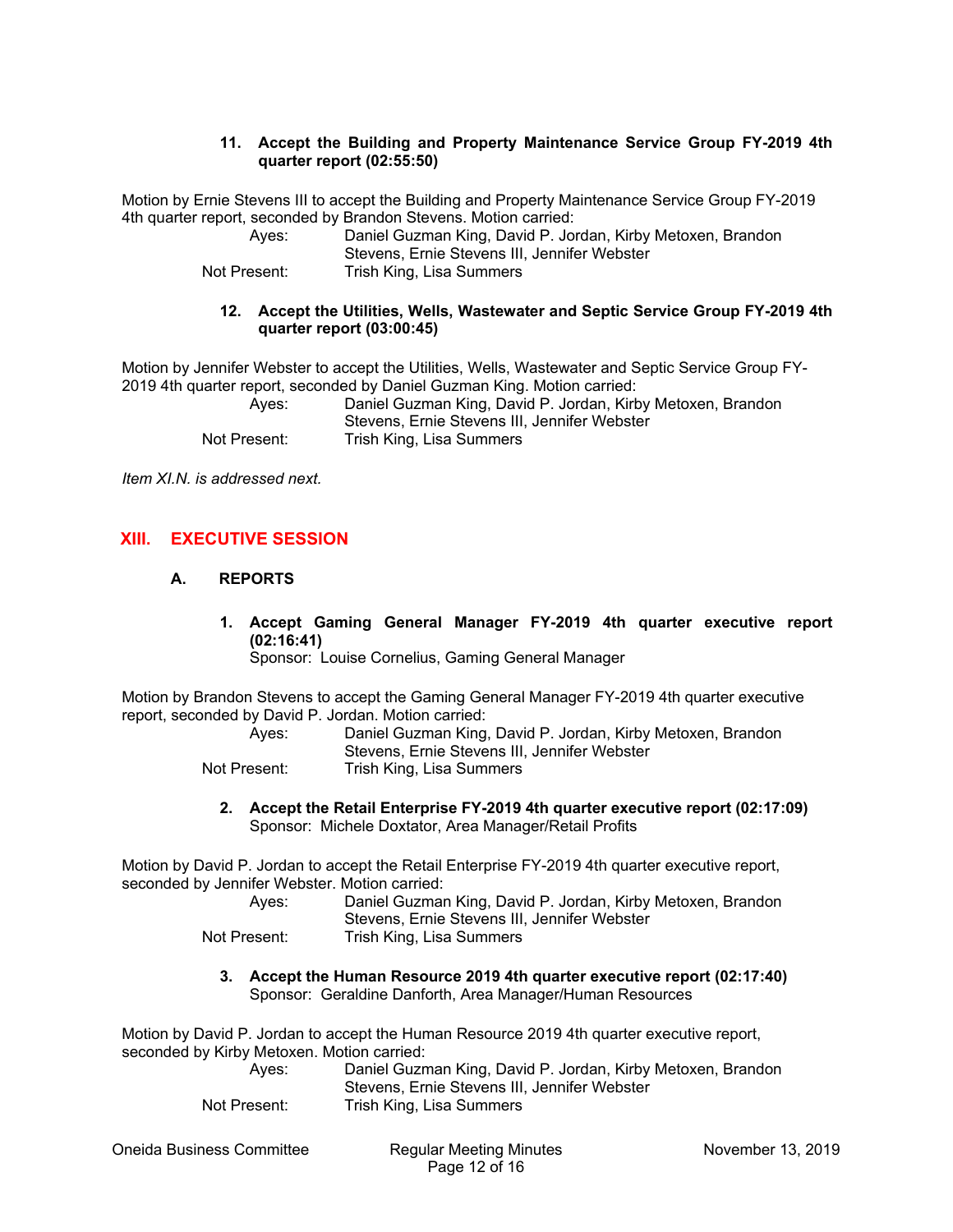**4. Defer the Emergency Mangement FY-2019 4th quarter report to the November 26, 2019, regular Business Committee meeting agenda**  Sponsor: Kaylynn Gresham, Director/Emergency Management

*No action was taken on this item; the deferral request was approved by consensus of the Business Committee.* 

> **5. Accept the Comprehensive Housing FY-2019 4th quarter executive report (02:17:55)**

Sponsor: Debbie Thundercloud, General Manager

Motion by Kirby Metoxen to accept the Comprehensive Housing FY-2019 4th quarter executive report, seconded by David P. Jordan. Motion carried:

| Aves:        | Daniel Guzman King, David P. Jordan, Kirby Metoxen, Brandon |
|--------------|-------------------------------------------------------------|
|              | Stevens, Ernie Stevens III, Jennifer Webster                |
| Not Present: | Trish King, Lisa Summers                                    |

**6. Accept the Environmental, Health, Safety & Land FY-2019 4th quarter executive report (02:18:15)** 

Sponsor: Debbie Thundercloud, General Manager

Motion by David P. Jordan to accept the Environmental, Health, Safety & Land FY-2019 4th quarter executive report, seconded by Kirby Metoxen. Motion carried:

| Aves:        | Daniel Guzman King, David P. Jordan, Kirby Metoxen, Brandon |
|--------------|-------------------------------------------------------------|
|              | Stevens, Ernie Stevens III, Jennifer Webster                |
| Not Present: | Trish King, Lisa Summers                                    |

**7. Accept the Public Works FY-2019 4th quarter report (02:18:40)**  Sponsor: Debbie Thundercloud, General Manager

Motion by Jennifer Webster to accept the Public Works FY-2019 4th quarter report, seconded by Ernie Stevens III. Motion carried:

| Aves:        | Daniel Guzman King, David P. Jordan, Kirby Metoxen, Brandon |
|--------------|-------------------------------------------------------------|
|              | Stevens, Ernie Stevens III, Jennifer Webster                |
| Not Present: | Trish King, Lisa Summers                                    |

**8. Accept the Chief Counsel report (02:18:50)** 

Sponsor: Jo Anne House, Chief Counsel

Motion by David P. Jordan to accept the Chief Counsel report dated November 8, 2019, seconded by Jennifer Webster. Motion carried:

| Aves:        | Daniel Guzman King, David P. Jordan, Kirby Metoxen, Brandon |
|--------------|-------------------------------------------------------------|
|              | Stevens, Ernie Stevens III, Jennifer Webster                |
| Not Present: | Trish King, Lisa Summers                                    |

Motion by Brandon Stevens to approve the response to the letter dated October 22, 2019, seconded by Kirby Metoxen. Motion carried:

 Ayes: Daniel Guzman King, David P. Jordan, Kirby Metoxen, Brandon Stevens, Ernie Stevens III, Jennifer Webster Not Present: Trish King, Lisa Summers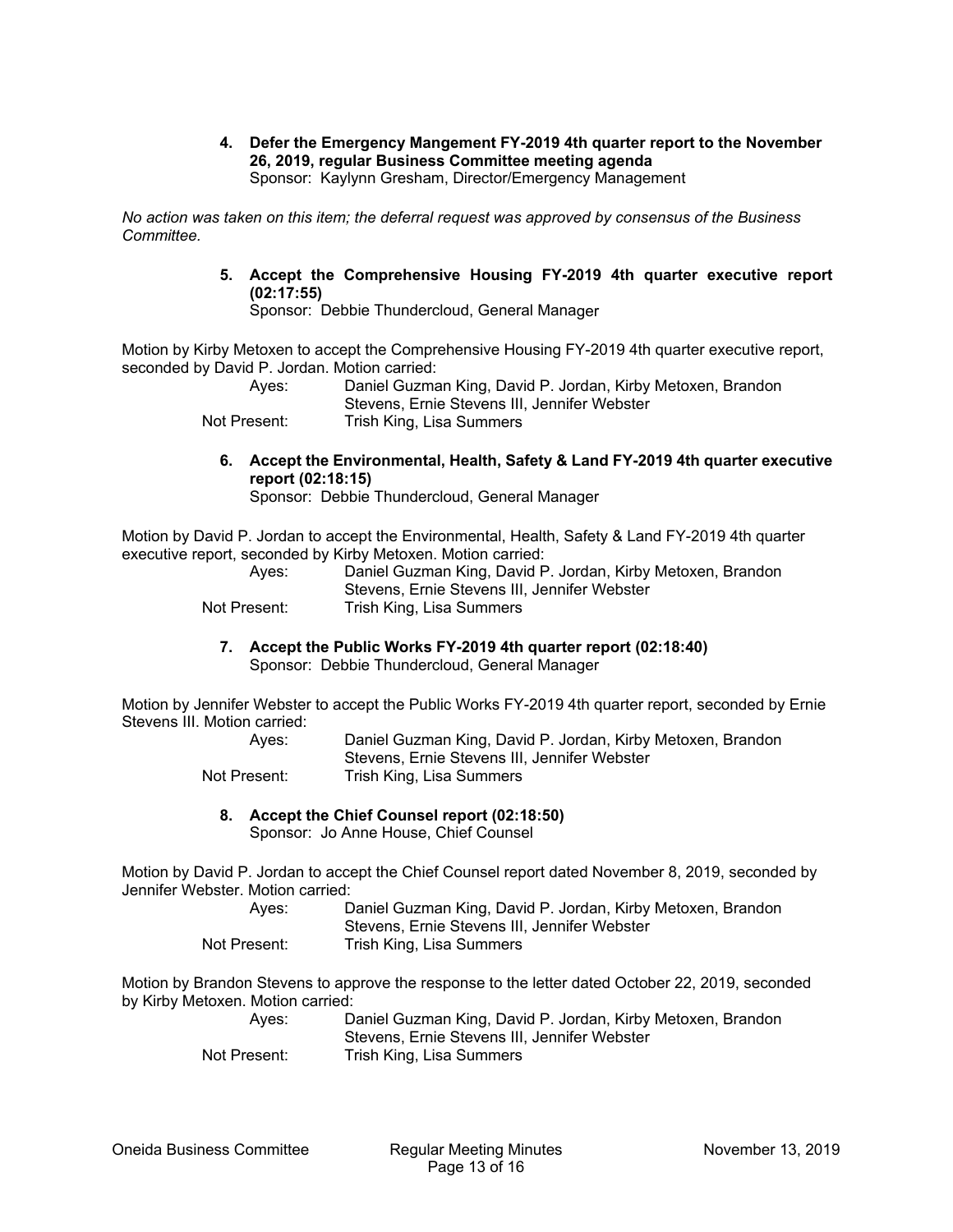#### **B. STANDING ITEMS**

#### **1. ONEIDA GOLF ENTERPRISE CORPORATION - LADIES PROFESSIONAL GOLF ASSOCIATION**

#### **a. Accept the Thornberry Creek LPGA Classic September/October/November 2019 report (02:19:20)**

Motion by David P. Jordan to reject the Thornberry Creek LPGA Classic September/October/ November 2019 report, to request the actual numbers, and to request an updated report to include actual ticket sales, seconded by Jennifer Webster. Motion carried:

 Ayes: Daniel Guzman King, David P. Jordan, Kirby Metoxen, Brandon Stevens, Ernie Stevens III, Jennifer Webster Not Present: Trish King, Lisa Summers

#### **C. UNFINISHED BUSINESS**

# **1. Determine next steps regarding long-term recommendations for Oneida Golf Enterprise financial needs and loans (02:20:21)**

Sponsor: Eric McLester, Business Compliance Analyst

Motion by David P. Jordan to support the recommendation from the Chief Financial Officer and the Business Compliance Analyst regarding OGE Revolving Loan Credit Agreement in memorandum dated November 12, 2019, seconded by Kirby Metoxen. Motion carried:

 Ayes: David P. Jordan, Kirby Metoxen, Brandon Stevens, Ernie Stevens III, Jennifer Webster Opposed: Daniel Guzman King Not Present: Trish King, Lisa Summers

Motion by David P. Jordan to accept FY-2021 and FY-2022 Oneida Golf Enterprise financial needs as information, noting the Business Compliance Analyst will be responsible to ensure the appropriate amounts are requested when the Nation's budgets are developed, seconded by Brandon Stevens. Motion carried:

 Ayes: David P. Jordan, Kirby Metoxen, Brandon Stevens, Ernie Stevens III, Jennifer Webster Opposed: Daniel Guzman King Not Present: Trish King, Lisa Summers

#### **D. NEW BUSINESS**

**1. Accept the Kemper Sports 2020 business plan as information (02:21:59)**  Sponsor: Eric McLester, Business Compliance Analyst

Motion by Jennifer Webster to accept the Kemper Sports 2020 business plan as information, seconded by David P. Jordan. Motion carried:

| Aves:        | Daniel Guzman King, David P. Jordan, Kirby Metoxen, Brandon |
|--------------|-------------------------------------------------------------|
|              | Stevens, Ernie Stevens III, Jennifer Webster                |
| Not Present: | Trish King, Lisa Summers                                    |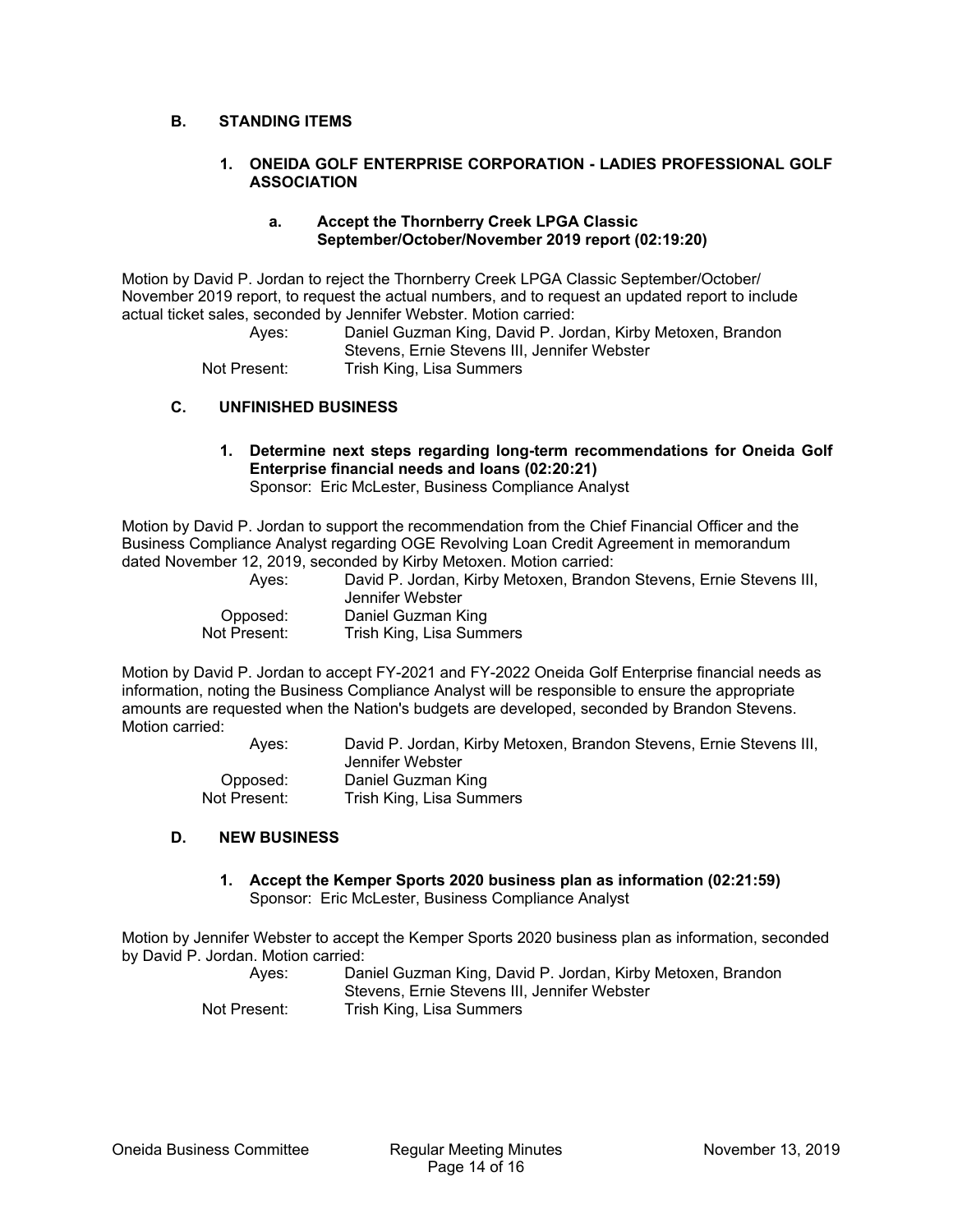**2. Accept the Detroit Democratic Presidential Primary Debate talking points for the record (02:22:20)** 

Sponsor: Tehassi Hill, Chairman and Brandon Stevens, Vice-Chairman

Motion by Jennifer Webster to accept the Detroit Democratic Presidential Primary Debate talking points for the record, seconded by Kirby Metoxen. Motion carried:

| Aves:        | Daniel Guzman King, David P. Jordan, Kirby Metoxen, Brandon |
|--------------|-------------------------------------------------------------|
|              | Stevens, Ernie Stevens III, Jennifer Webster                |
| Not Present: | Trish King, Lisa Summers                                    |

**3. Review application(s) for one (1) vacancy – Oneida Nation Arts Board (02:22:40)**  Sponsor: Lisa Summers, Secretary

Motion by David P. Jordan to accept the discussion [regarding the Oneida Nation Arts Board application(s)] as information, seconded by Jennifer Webster. Motion carried:

| Aves:        | Daniel Guzman King, David P. Jordan, Kirby Metoxen, Brandon |
|--------------|-------------------------------------------------------------|
|              | Stevens, Ernie Stevens III, Jennifer Webster                |
| Not Present: | Trish King, Lisa Summers                                    |

**4. Review application(s) for four (4) vacancies – Oneida Youth Leadership Institute Board (02:23:39)** 

Sponsor: Lisa Summers, Secretary

*Roll call for the record:* 

*Present: Councilman Daniel Guzman King; Chairman Tehassi Hill; Councilman David P. Jordan; Councilman Kirby Metoxen; Vice-Chairman Brandon Stevens; Councilman Ernie Stevens III; Councilwoman Jennifer Webster; Not Present: Treasurer Trish King; Secretary Lisa Summers;* 

Motion by Jennifer Webster to accept the discussion [regarding the Oneida Youth Leadership Institute Board application(s)] as information, seconded by Ernie Stevens III. Motion carried:

| Aves:        | Daniel Guzman King, David P. Jordan, Kirby Metoxen, Brandon |
|--------------|-------------------------------------------------------------|
|              | Stevens, Ernie Stevens III, Jennifer Webster                |
| Not Present: | Trish King, Lisa Summers                                    |

Motion by David P. Jordan to recess at 10:56 a.m. until 1:30 p.m., seconded by Kirby Metoxen. Motion carried:

> Ayes: Daniel Guzman King, David P. Jordan, Kirby Metoxen, Brandon Stevens, Ernie Stevens III, Jennifer Webster Not Present: Trish King, Lisa Summers

*Meeting called to order by Chairman Tehassi Hill at 1:34 p.m.* 

*Item XII.A.7. is addressed next.*